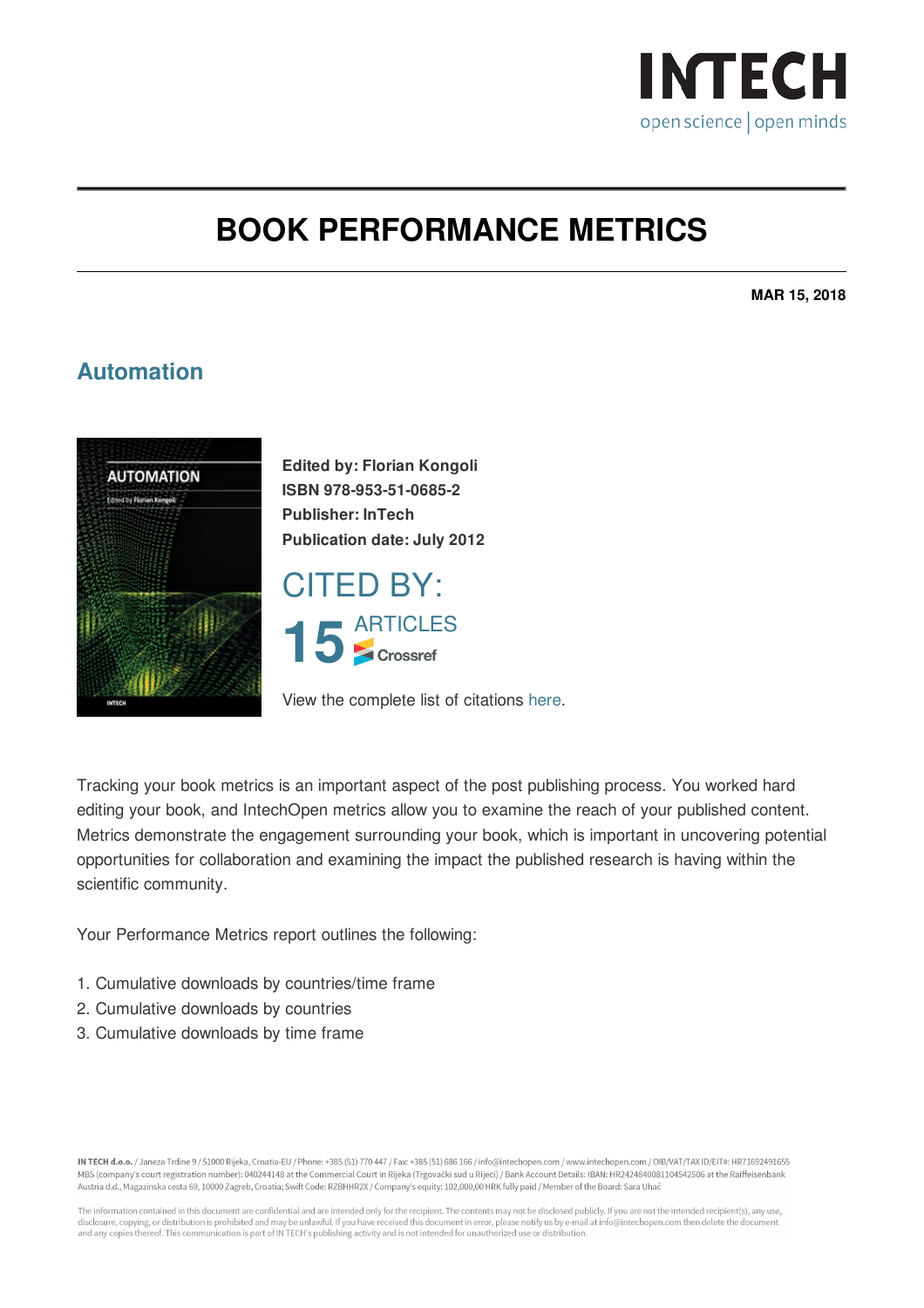

## Downloads Cumulative Downloads By Countries/Time Frame (Total: 60000) Automation **← United States of America** → Germany ← China ← Poland ← Egypt Oct 17 Nov 17 Dec 17 Jan 18 Feb 18 Mar 18  $\Omega$ 100 200 300 400 500

Download trends from the TOP 5 countries over the last six months.



Cumulative Downloads By Countries (Total: 60000)

Cumulative download shares by TOP 5 countries.

IN TECH d.o.o. / Janeza Trdine 9 / 51000 Rijeka, Croatia-EU / Phone: +385 (51) 770 447 / Fax: +385 (51) 686 166 / info@intechopen.com / www.intechopen.com / OIB/VAT/TAX ID/EIT#: HR71692491655 MBS (company's court registration number): 040244148 at the Commercial Court in Rijeka (Trgovački sud u Rijeci) / Bank Account Details: IBAN: HR2424840081104542506 at the Raiffeisenbank Austria d.d., Magazinska cesta 69, 10000 Zagreb, Croatia; Swift Code: RZBHHR2X / Company's equity: 102,000,00 HRK fully paid / Member of the Board: Sara Uhač

The information contained in this document are confidential and are intended only for the recipient. The contents may not be disclosed publicly. If you are not the intended recipient(s), any use, disclosure, copying, or di